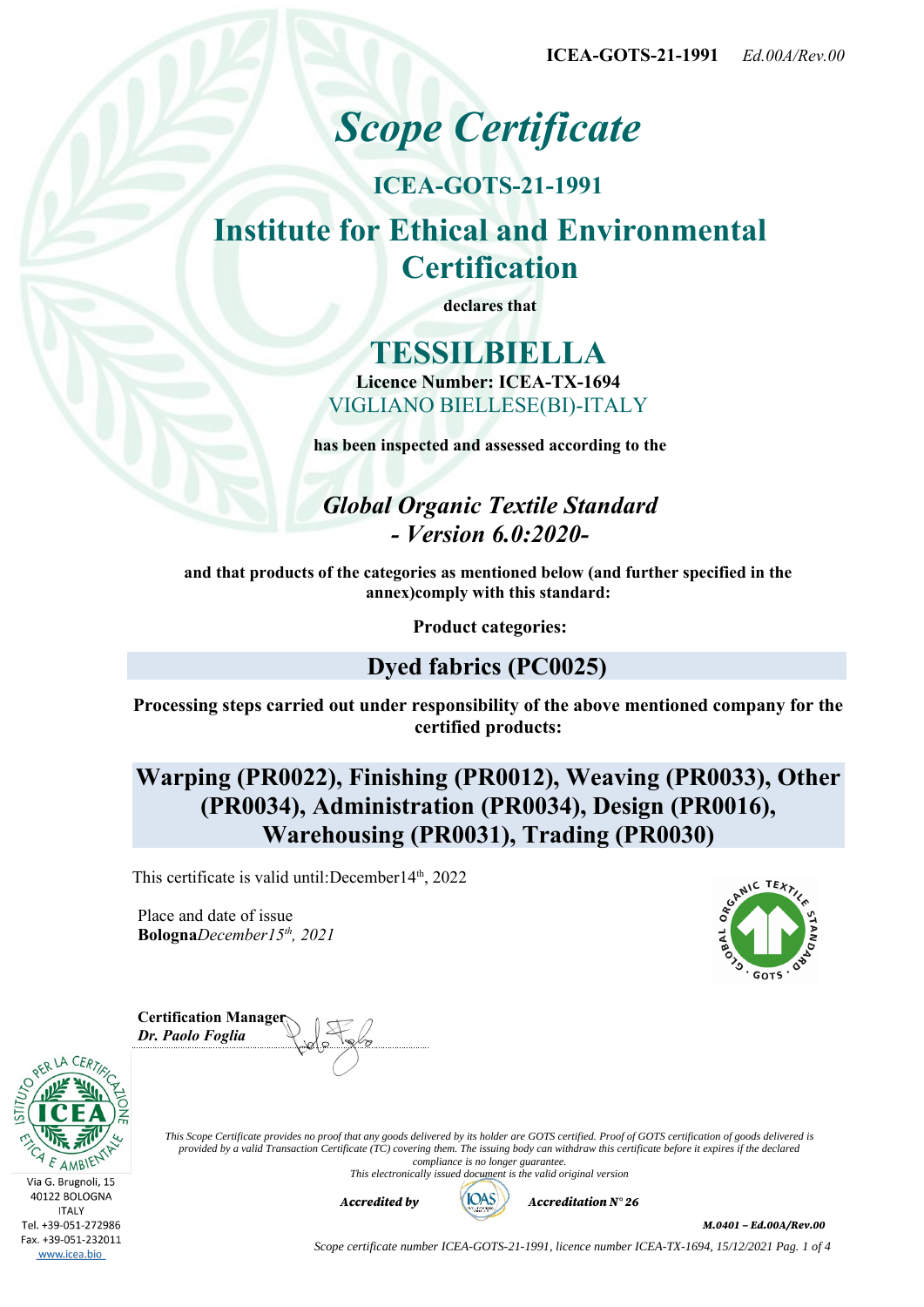*Certified entity:* **TESSILBIELLA**

*Global Organic Textile Standard*

#### **Annex to certificate no.: ICEA-GOTS-21-1991**

In specific the certificate covers the following products:

| <b>Products</b>       |                                                                                 | <b>Material Composition</b>                     |          | Label grade                   |
|-----------------------|---------------------------------------------------------------------------------|-------------------------------------------------|----------|-------------------------------|
| Category              | Product details                                                                 | Fibre                                           | $\%$     |                               |
| Dyed fabrics (PC0025) | Woven fabrics (Woven<br>fabrics PD0059) [Tessuti tinti<br>filo <sup>1</sup>     | Cotton $(RM0104)*$<br>Flax (Linen) (RM0110)*    | 50<br>50 | Organic                       |
| Dyed fabrics (PC0025) | Woven fabrics (Woven<br>fabrics PD0059) [Tessuti<br>pettinati tinto filo 53024] | Virgin Wool (RM0079)*<br>Flax (Linen) (RM0110)* | 59<br>41 | Organic                       |
| Dyed fabrics (PC0025) | Woven fabrics (Woven<br>fabrics PD0059) [Tessuti<br>pettinati tinto pezza]      | Virgin Wool (RM0079)*<br>Mohair (RM0058)        | 70<br>30 | Made with organic<br>material |
| Dyed fabrics (PC0025) | Woven fabrics (Woven<br>fabrics PD0059) [Tessuti<br>pettinati tinto filo]       | Virgin Wool (RM0079)*<br>Mohair (RM0058)        | 70<br>30 | Made with organic<br>material |
| Dyed fabrics (PC0025) | Woven fabrics (Woven<br>fabrics PD0059) [Tessuti<br>pettinati tinto pezza]      | Virgin Wool (RM0079)*<br>Elastane (RM0160)      | 95<br>5  | Organic                       |
| Dyed fabrics (PC0025) | Woven fabrics (Woven<br>fabrics PD0059) [Tessuti<br>pettinati tinto filo]       | Virgin Wool (RM0079)*<br>Elastane (RM0160)      | 95<br>5  | Organic                       |
| Dyed fabrics (PC0025) | Woven fabrics (Woven<br>fabrics PD0059) [Tessuti tinto<br>filo <sup>1</sup>     | Flax (Linen) (RM0110)*                          | 100      | Organic                       |
| Dyed fabrics (PC0025) | Woven fabrics (Woven<br>fabrics PD0059) [Tessuti tinto<br>filo                  | Cotton (RM0104)*                                | 100      | Organic                       |
| Dyed fabrics (PC0025) | Woven fabrics (Woven<br>fabrics PD0059) [Tessuti<br>pettinati tinto pezza]      | Virgin Wool (RM0079)*                           | 100      | Organic                       |
| Dyed fabrics (PC0025) | Woven fabrics (Woven<br>fabrics PD0059) [Tessuti<br>pettinati tinto filo]       | Virgin Wool (RM0079)*                           | 100      | Organic                       |

 *\* from organic agricolture*

Place and date of issue **Bologna***December15th, 2021*



**Certification Manager** *Dr. Paolo Foglia*

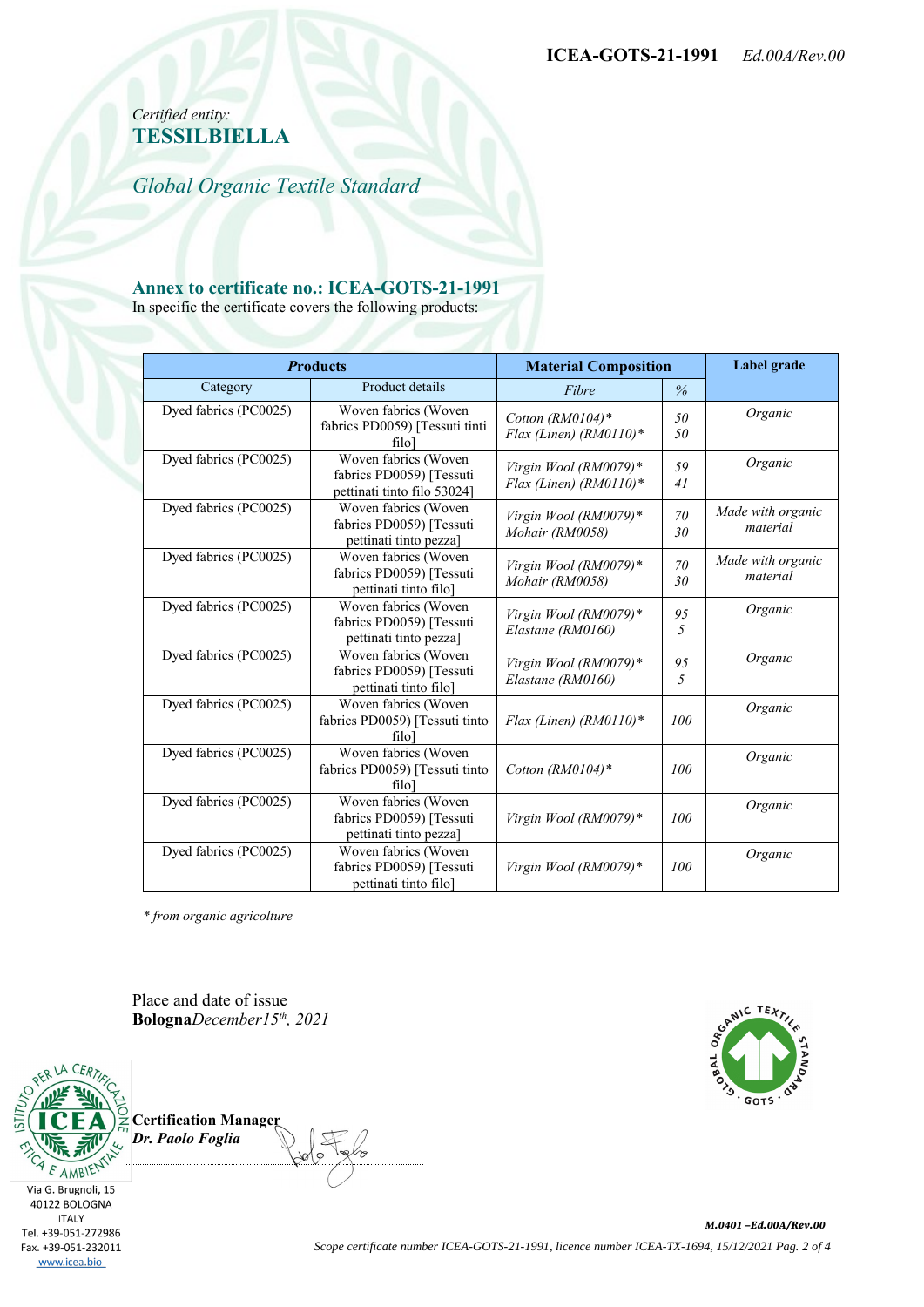#### *Certified entity:* **TESSILBIELLA**

*Global Organic Textile Standard*

#### **Facility Annex to certificate no.: ICEA-GOTS-21-1991**

Under the scope of this certificate the following facilities have been inspected and assessed. The listed processing steps/activities comply with the corresponding criteria of the Global Organic Textile Standard (GOTS) for the certified products:

| Name of the facility | <b>Address of operation</b>                                  | Processing steps / activities                                                             | <b>Type of</b><br>relation |
|----------------------|--------------------------------------------------------------|-------------------------------------------------------------------------------------------|----------------------------|
| Tessilbiella         | Via Via Milano, 310<br>Vigliano Biellese (Biella) -<br>Italy | Administration (PR0034),<br>Design (PR0016),<br>Warehousing (PR0031),<br>Trading (PR0030) | <b>MAIN</b>                |

Place and date of issue **Bologna***December15th, 2021*



**Certification Manager** *Dr. Paolo Foglia*